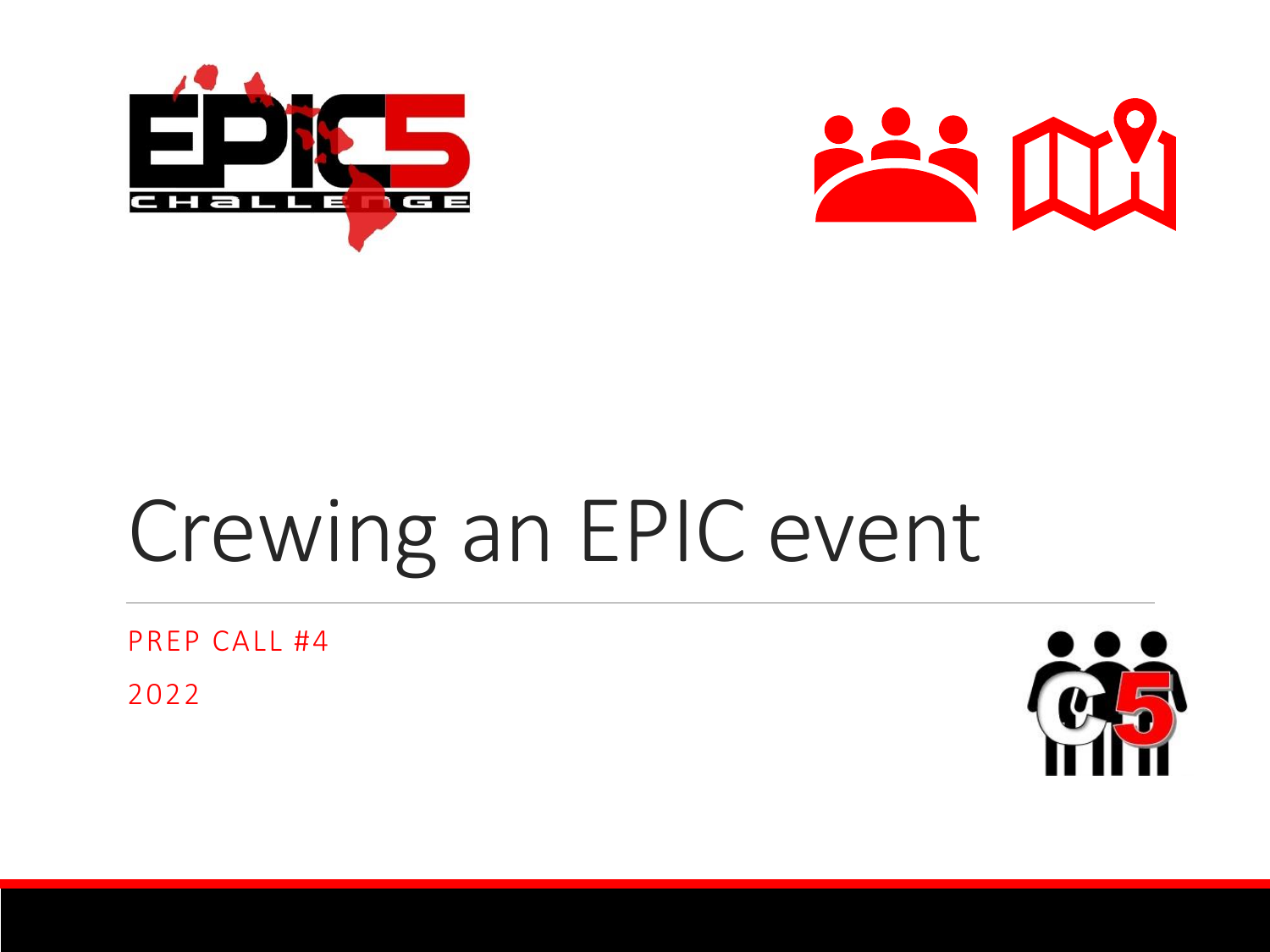### Agenda

Part 1: Crew Positions Overview

- Crew Chief
	- Athlete Journal
	- Daily Report
- Driver
- Logistics Manager
- What to pack

Part 2: Panel Discussion with Q&A

Reminders & Action Items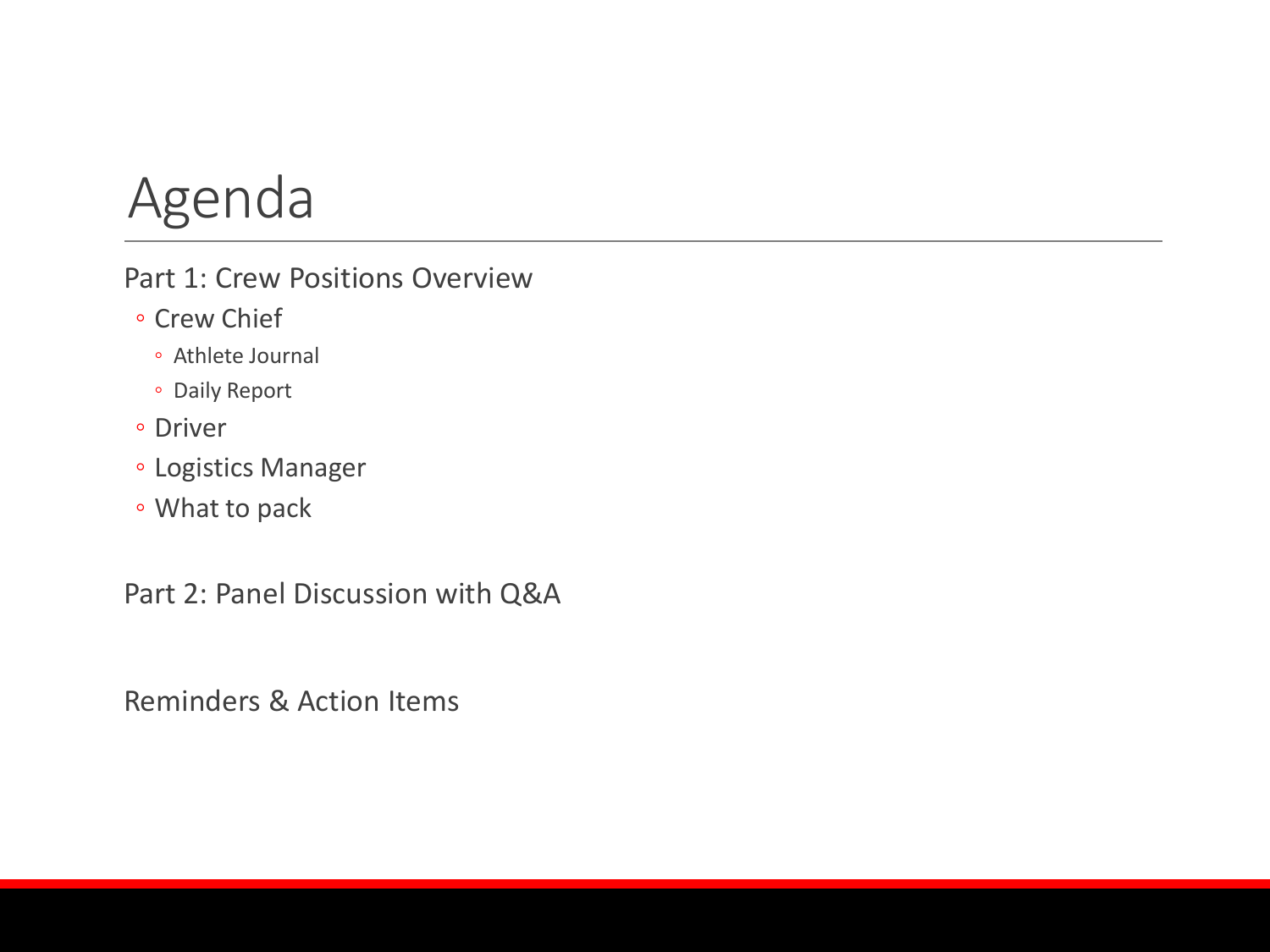#### Crew Positions Overview

- 1. Crew Chief
- 2. Driver
- 3. Logistics Manager
- 4. Assistant Crew Chief (deca)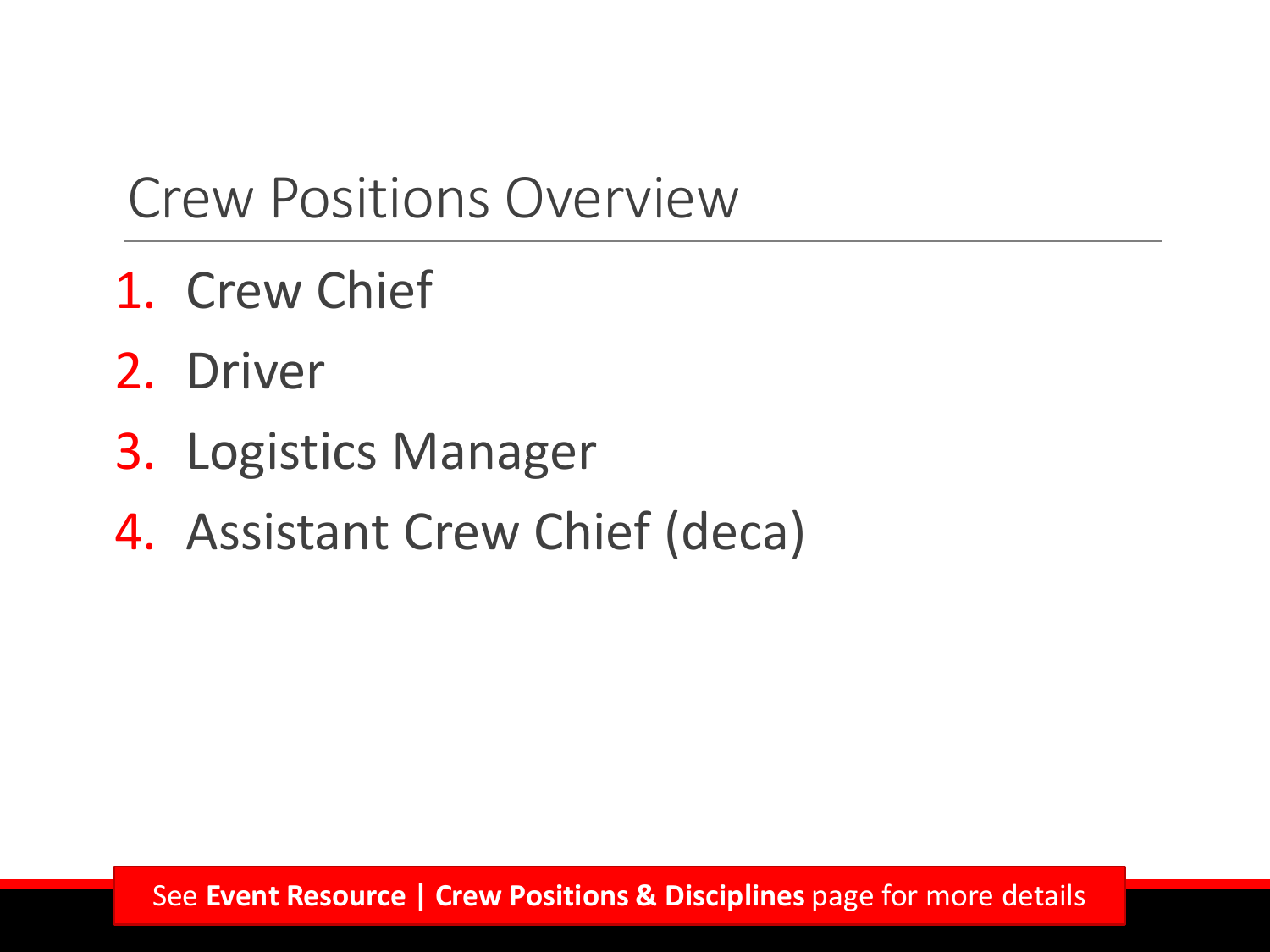### Role Definition

The most successful athlete & teams are ones where everyone is clear on specific role & responsibilities.

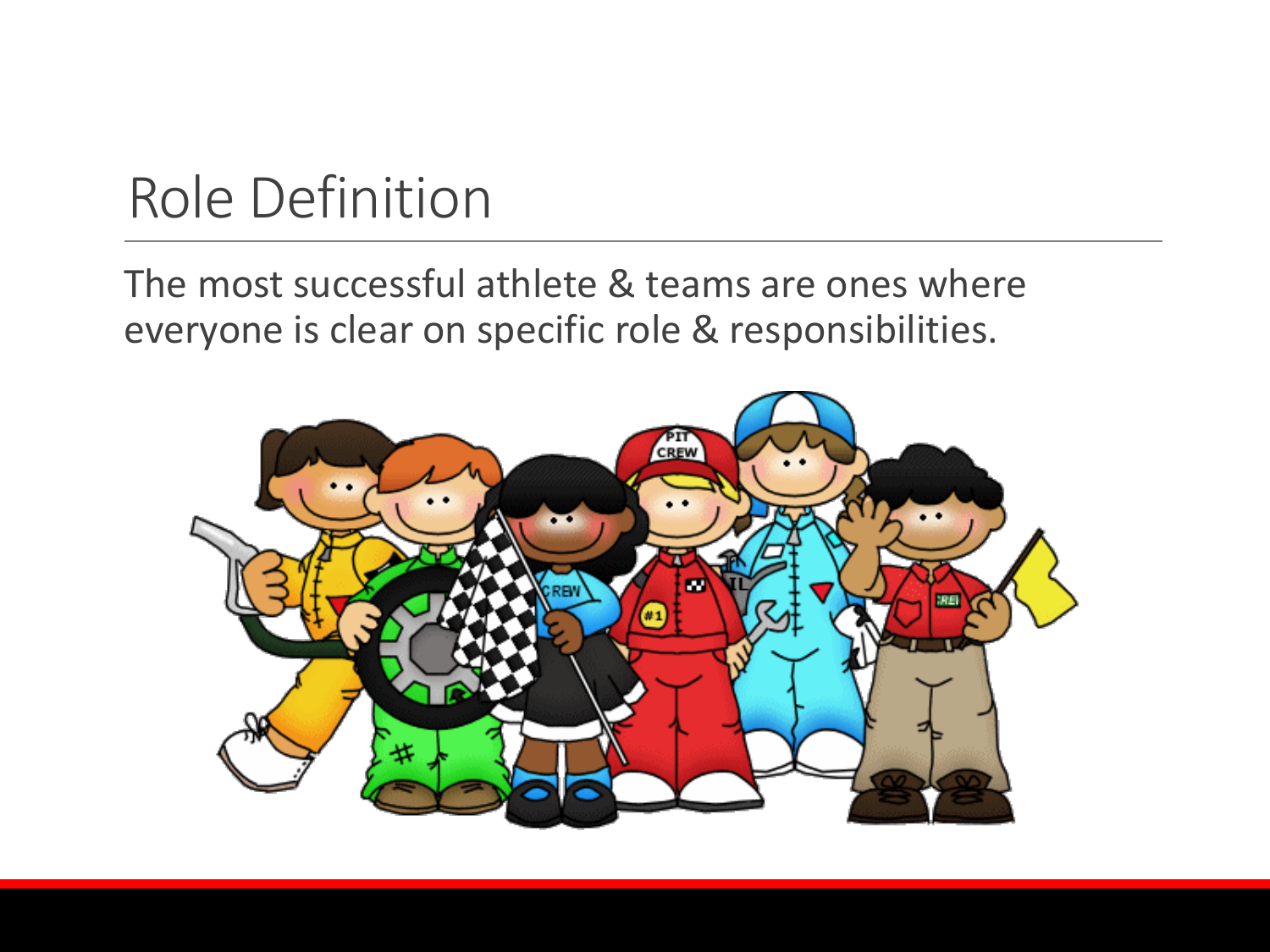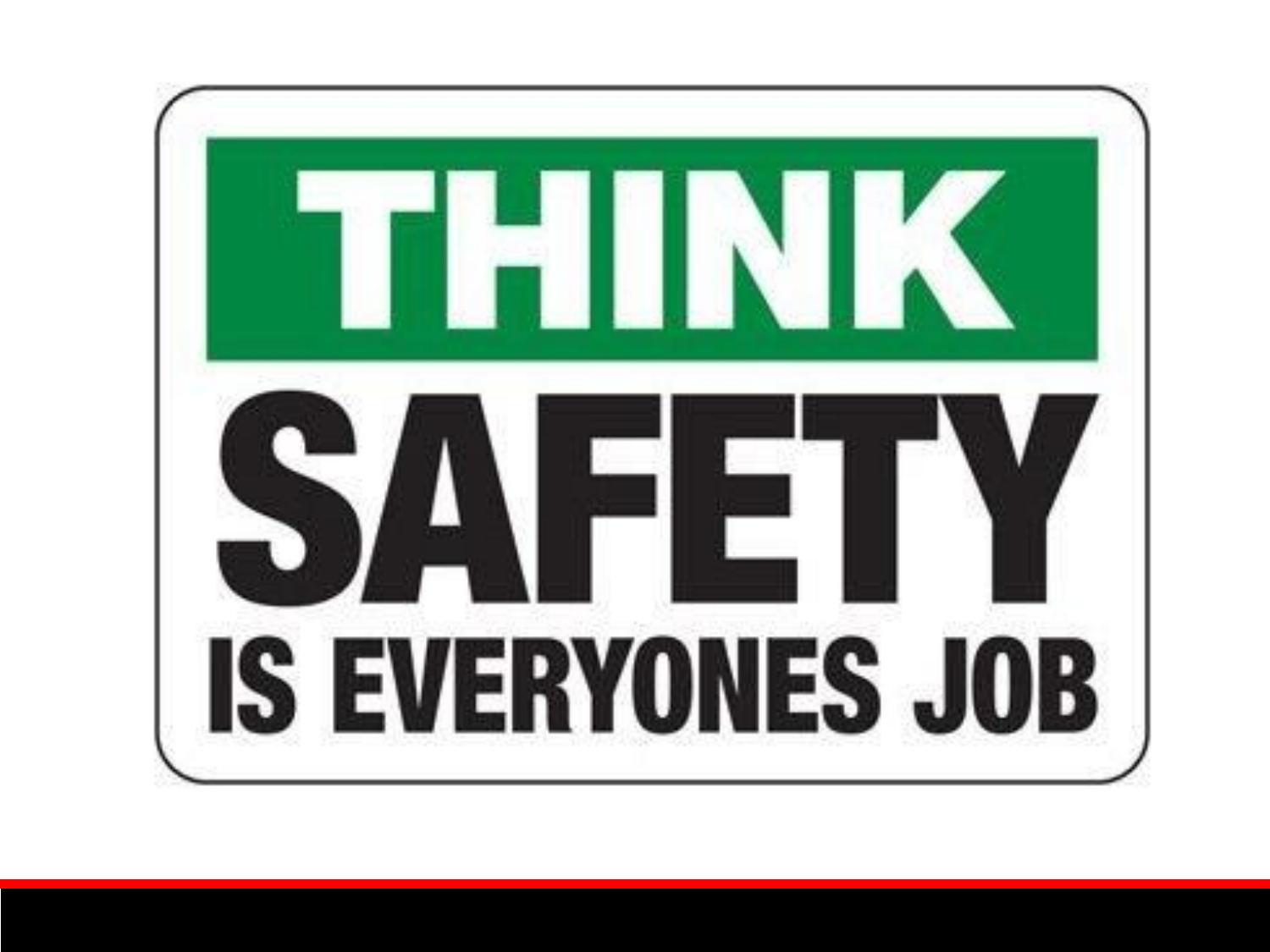

### Crew Chief

**TEAM LEAD:** The Crew Chief is ultimately in-charge of all crew activities and, as a result, has the ultimate authority for all decisions within his/her respective crew. The Crew Chief ensures that the crew functions effectively, efficiently, and safely and that this does not become the responsibility or concern of the athlete and/or the event staff.

**TEAM SPOKESPERSON:** The Crew Chief is the primary communicator with his/her athlete and, except for extraordinary circumstances, the single spokesperson for his/her athlete and crew to the event staff with respect to all matters. The Crew Chief must be able to fluently read, write, and speak English.

**ATHLETE OBJECTIVES:** The Crew Chief should take the time prior to the event, and periodically during the event, to specifically discuss with his/her athlete, and fully understand, the athlete's goals, objectives, desires, concerns, and strategies with respect to the event.

**ATHLETE STATE:** The Crew Chief maintains constant status on his/her athlete's physical, mental, and emotional health, and provides the athlete with clear and sober input with respect to decisions made by the athlete.

**ATHLETE LOG:** The Crew Chief should maintain a written [Athlete Journal](http://www.epic5.com/wp-content/uploads/2017/01/ATHLETE-RECORDER.pdf) with respect to the athlete's food and fluid intake, urination and bowel movements, sleep, mood and temperament during each discipline transition, among other key health indicators agreed to with the athlete prior to the event.

**DAILY REPORT:** The Crew Chief is responsible for completing the Daily Report & turning in to staff upon finishing each day.

**ATHLETE WHEREABOUTS**: The Crew Chief is responsible for knowing the location of his/her athlete on the course at all times and for ensuring that the athlete and crew stay on-course by providing necessary directions and guidance to his/her athlete and crew members throughout the event.

**TIMING:** The Crew Chief is responsible for tracking all swim, bike, and run times of his/her athlete (as needed/desired), and in the event any swim occurs in a pool, he/she will count laps completed by athlete to ensure full swim distance is accomplished. We will have an official time keeper at the event to consult with as needed.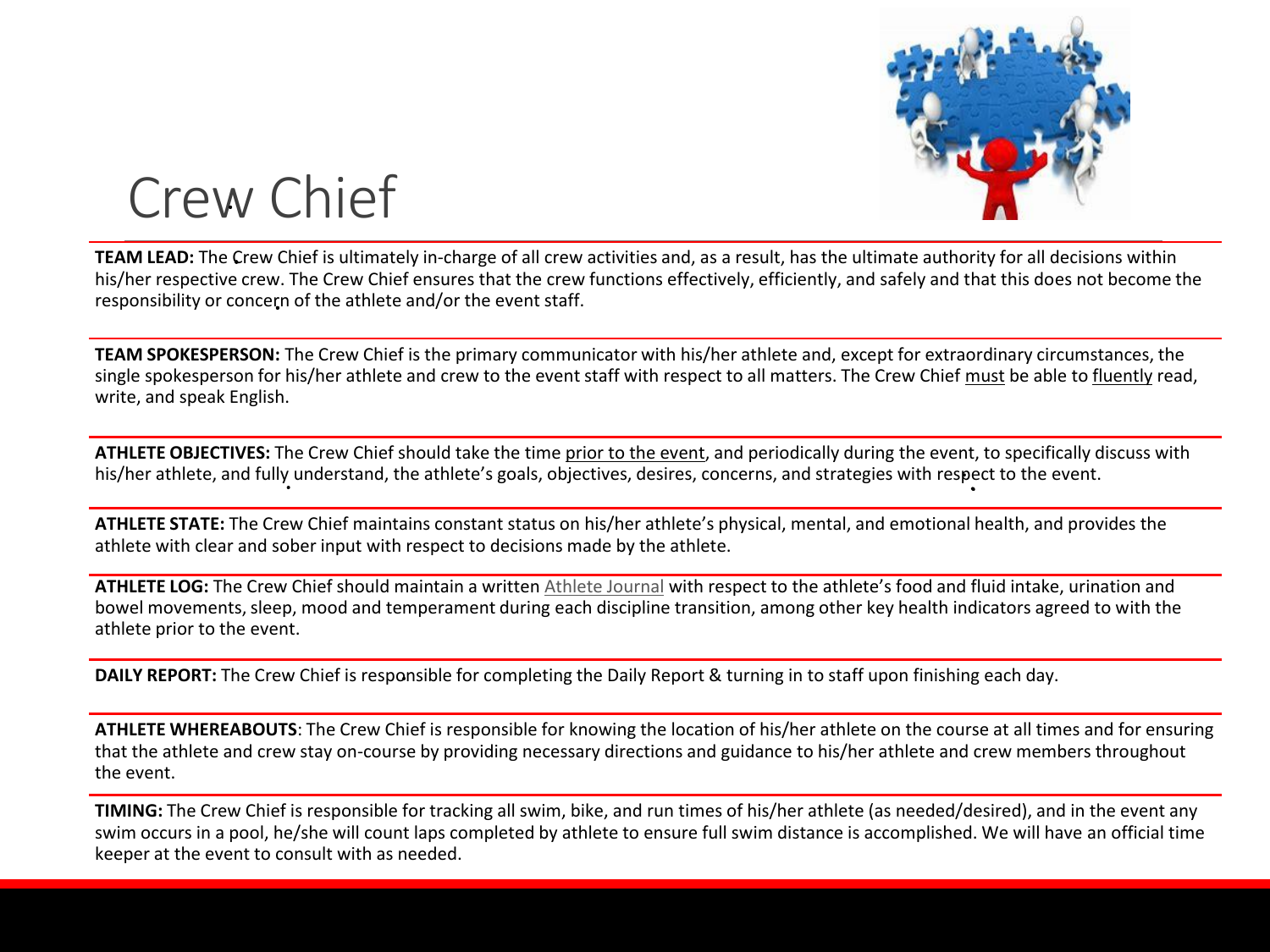

| <b>Time</b> | <b>Type</b>    | Description | Amount/Calories |
|-------------|----------------|-------------|-----------------|
|             | $\Box$ Intake  |             |                 |
|             | $\Box$ Output  |             |                 |
|             | $\square$ Note |             |                 |
|             | $\Box$ Intake  |             |                 |
|             | $\Box$ Output  |             |                 |
|             | $\square$ Note |             |                 |
|             | $\Box$ Intake  |             |                 |
|             | $\Box$ Output  |             |                 |
|             | $\square$ Note |             |                 |
|             | $\Box$ Intake  |             |                 |
|             | $\Box$ Output  |             |                 |
|             | $\square$ Note |             |                 |
|             | $\Box$ Intake  |             |                 |
|             | $\Box$ Output  |             |                 |
|             | $\square$ Note |             |                 |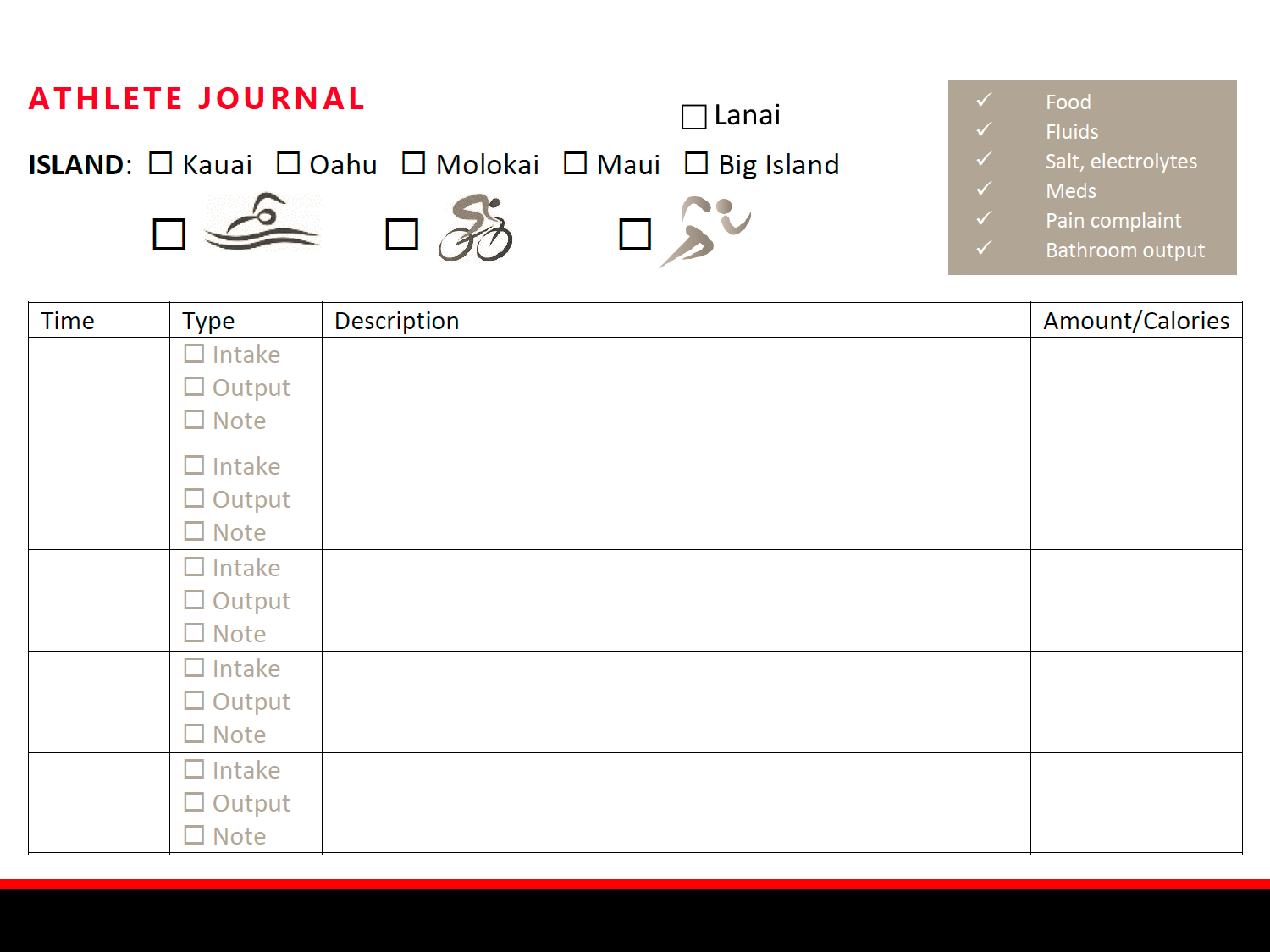# Daily Report

Intention: (1)Maintain a pulse on athlete (and crew) physical & mental well being (2) Have data available in case of any issues (3) Serve as a reminder for crew to check key stats and bodily functions of athlete (4) May be returned to athlete/crew at end for your scrapbook/momento collection or for coach's review

NAPS

DURING

FVFNT

~TOTAL

**SLEEP** 

**TIME** 

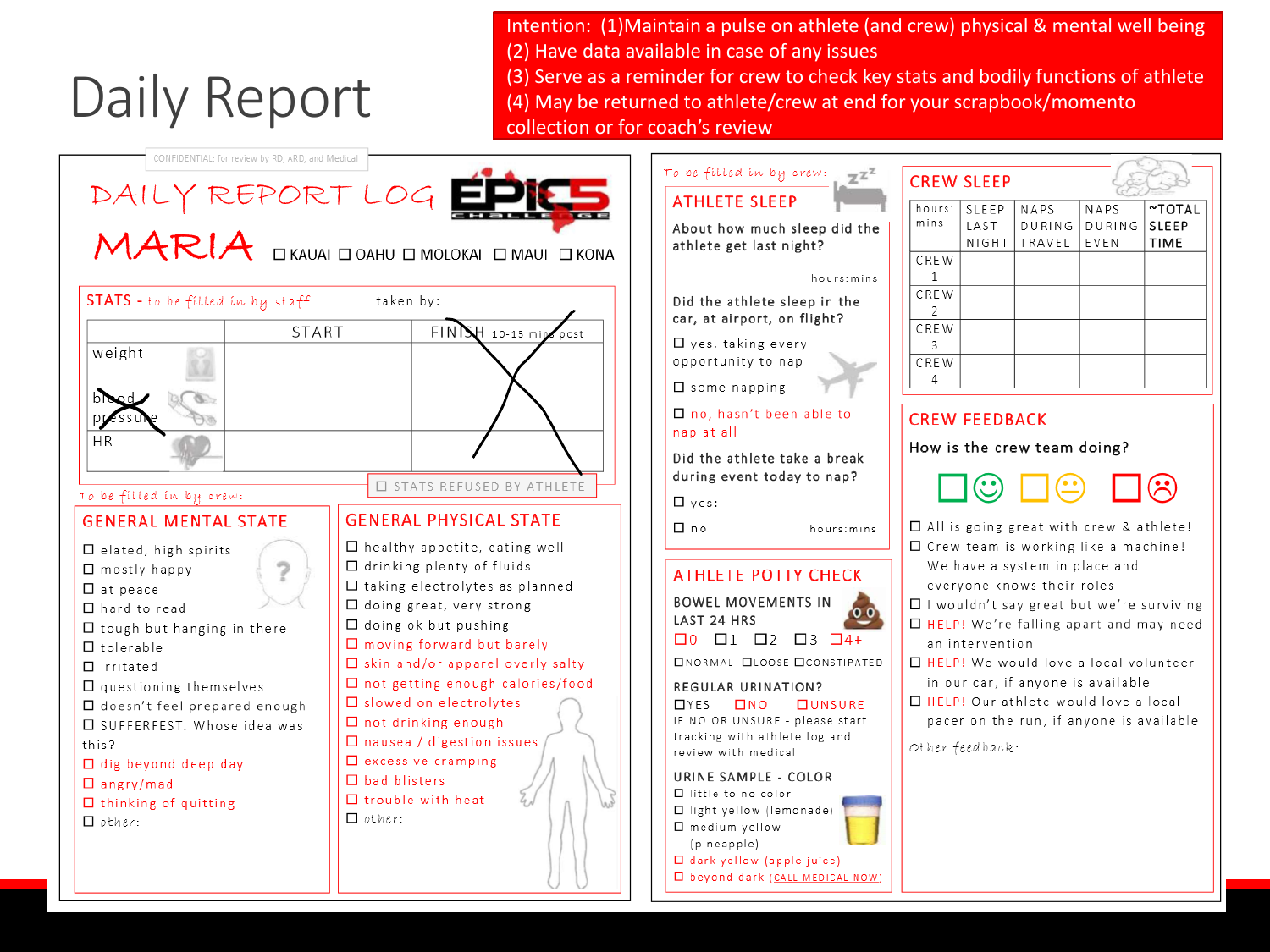

#### Driver

#### **VEHICLE SAFETY:**

Adherence to all applicable traffic laws and customs; Ensure operators of the vehicle are alert and rest routinely; Safe exit and entry of the vehicle by crew members and athlete on the course; Display of applicable safety/informational signage on the vehicle; and Proper fueling and any necessary maintenance of the vehicle.

**ATHLETE & CREW SAFETY:** It is imperative that the Driver keep the safety of the athlete, crew, and general public his/her paramount concern at all times while on the course, particularly with respect to "shadowing" his/athlete and selecting locations to safely pull off the road and rendezvous with the athletes, other crews, or event staff.

**COURSE AWARENESS:** The Driver will have studied and be familiar with each of the cycle and courses and have asked any clarifying questions to the event staff with respect to these courses before the start of each day. In addition, the Driver will designate another crew member to help navigate as necessary.

**RENTAL CAR PICKUP/RETURN + GAS:** Although others may share in the responsibility, the Driver is responsible for picking up and returning the vehicle each day as necessary, including making sure gas is refilled.

Upon landing and arrival at the airport, the Driver will leave the others (who will fetch the luggage and tend to their athlete), while he/she goes to pick-up the car.

When it's time to return the rental car, this person will drop the athlete and other crew at curbside in order for them to start the check-in process. The driver should have no checked luggage as they will be checking in separate from the group.

**LEGAL TO DRIVE:** The Driver must be at least 21-years-old, possess a valid driver's license, possess a valid credit card (necessary for vehicle rental), and be familiar and comfortable with driving in the United States.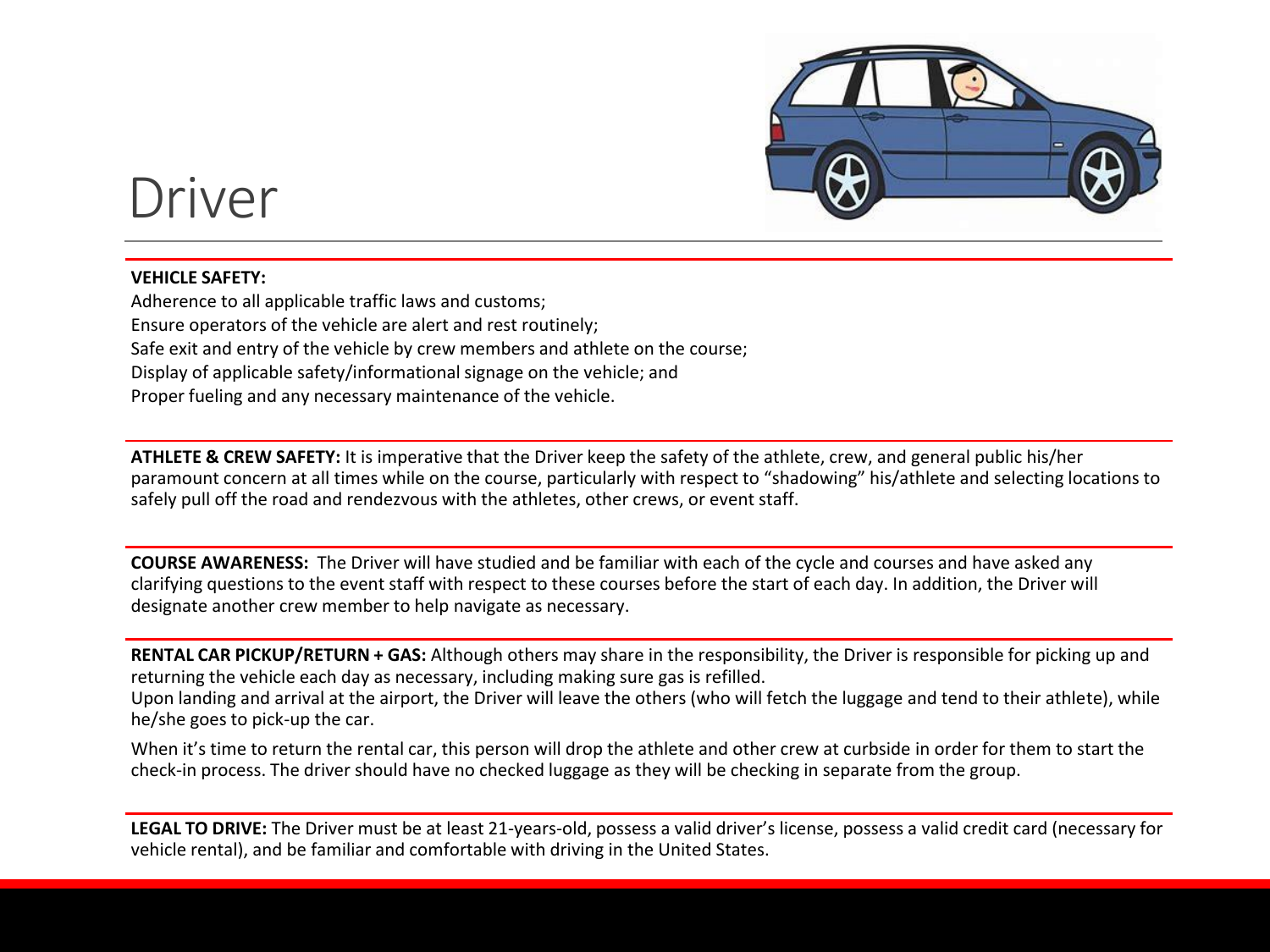

#### Logistics Manager

#### **PROCUREMENT:**

This person is responsible for procuring, organizing, and dispensing all supplies for his/her athlete and crew, including:

Procurement of water and ice at the start of each day either before or during the athlete's swim;

Planning, preparing, and dispensing of nutrition and fluid to the athlete, in accordance with the expressed needs and wants of the athlete; and

Planning, preparing, and dispensing of nutrition and fluid to each member of the crew in order for the crew to remain wellnourished throughout the event.

**ORGANIZER OF SUPPLIES:** The LM is responsible for organizing all supplies and luggage in the vehicle at the start and throughout each day, potentially using labeled zip-lock bags within luggage and/or other organizational units that are readily transportable.

**BIKE HANDLING & STORAGE:** The LM is responsible for getting the athlete's bike box/luggage to the event staff as soon as possible, or at the direction of the event staff, prior to the start of each day's swim and ensure that it is assembled properly in accordance with his/her athlete's needs and preferences.

The LM is responsible for getting the athlete's bike to the event staff as soon as possible after his/her athlete has completed each day's bike course and ensure that it is disassembled and packed properly in the athlete's bike box/luggage.

**LUGGAGE**: The LM is responsible for keeping track of all luggage and materials belonging to his/her athlete and crew while intransit (eg., at the airport prior to check-in, all carry-on luggage while traveling through the airports and while entering/exiting aircraft, while using any ground transportation, upon check-in/check-out at lodging, etc.)

**SOCIAL MEDIA:** The LM is responsible for any social media efforts requested by his/her athlete.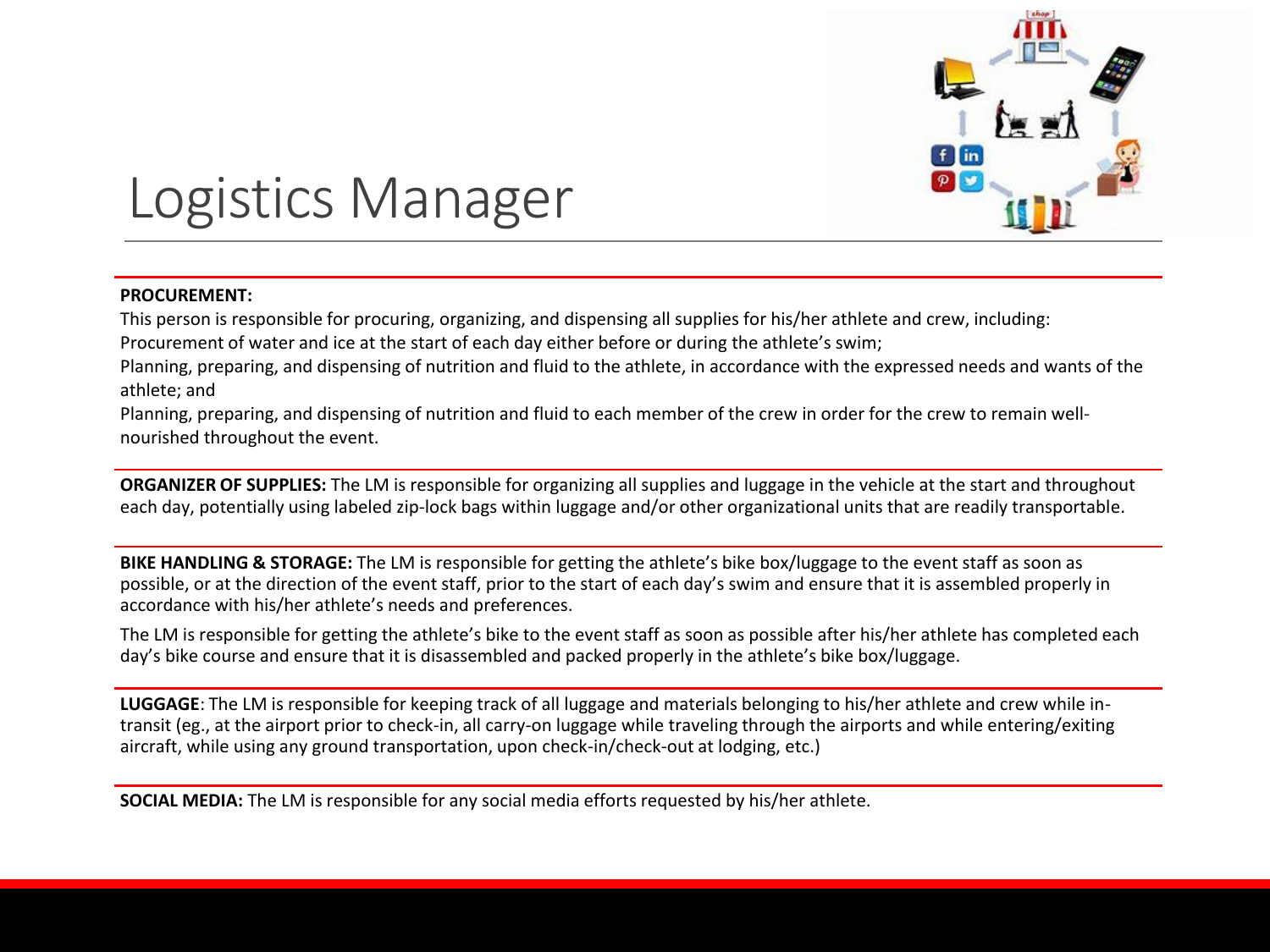### Assistant Crew Chief

#### Deca athletes

Provides relief to each of the 3 roles so that everyone gets a chance to rest

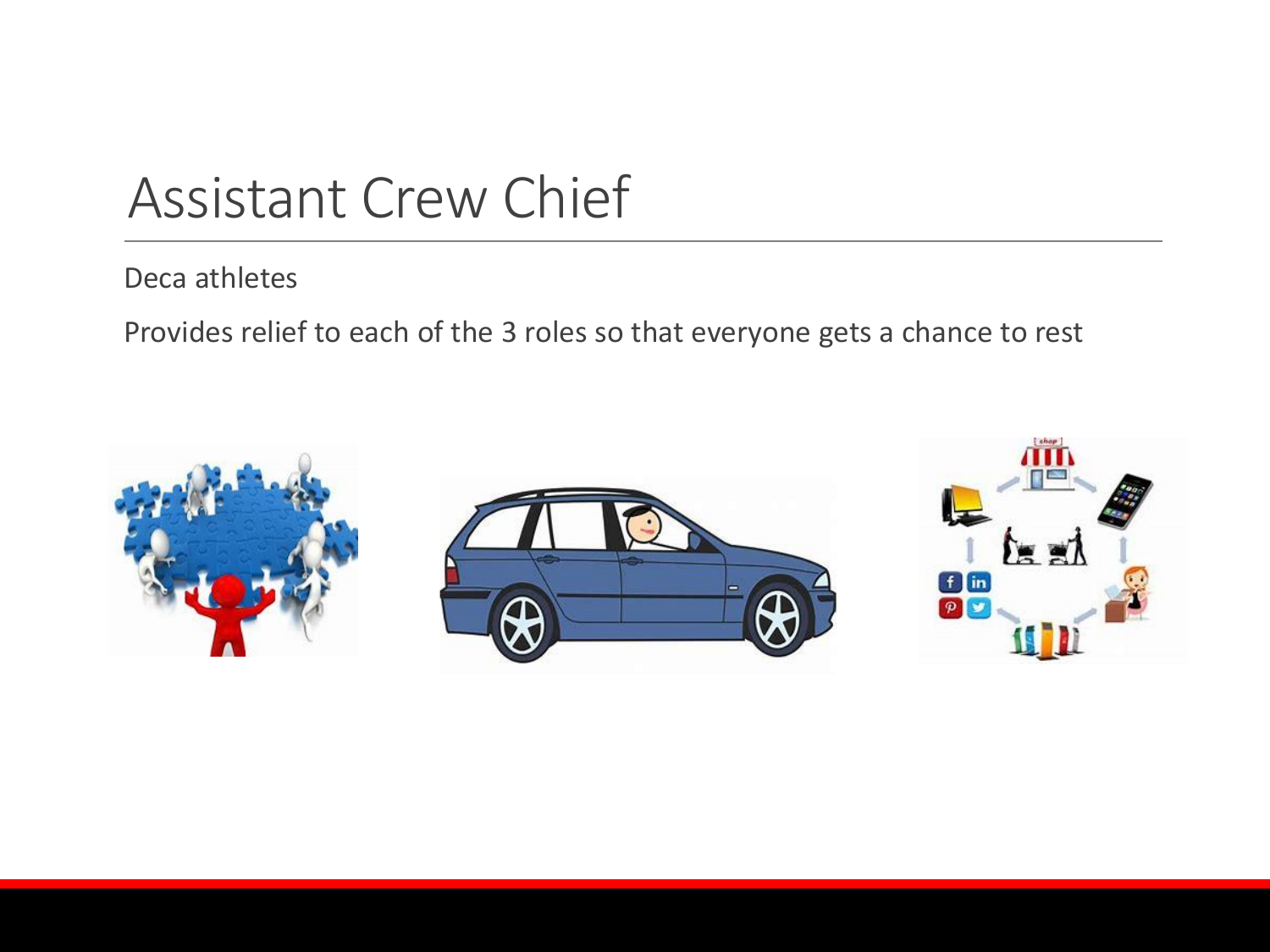## What to pack

Given the high volume of interisland travel and baggage costs, along with the heavier athlete load & limited car space, the crew should pack as light as possible – backpack & carry on please. There will be opportunities to wash clothes at most of the hotels & lodging.

Expect it to be warm much of the time.

- •Pants 1 pair (optional for evenings)
- •Shorts, skorts, light capris, etc. 3-4
- •Tshirt/tank 2 (event will provide 3 to ea crew)
- •Long sleeve shirt or light jacket  $-1$  (optional for evenings or sun protection)
- •Undergarments change of 3 or 4
- •Shoes comfortable, recommend one pair of slippers/flip-flops + one pair of running or athletic shoes w/couple pair socks
- •Sunscreen REEF SAFE if using in water
- •Hat (event will provide a cap or visor to all)
- •Sunglasses
- •Mosquito Repellent we like Avon *Skin So Soft*
- •Toiletry bag (small, carry on travel size products)
- •Power snacks such as protein bars, chocolate espresso beans, nuts, dried fruit
- •Cell phone w/car charger + portable battery pack/charger
- •Ipad or tablet (1 per team for maps)
- •Refillable water bottle
- •Reusable cutlery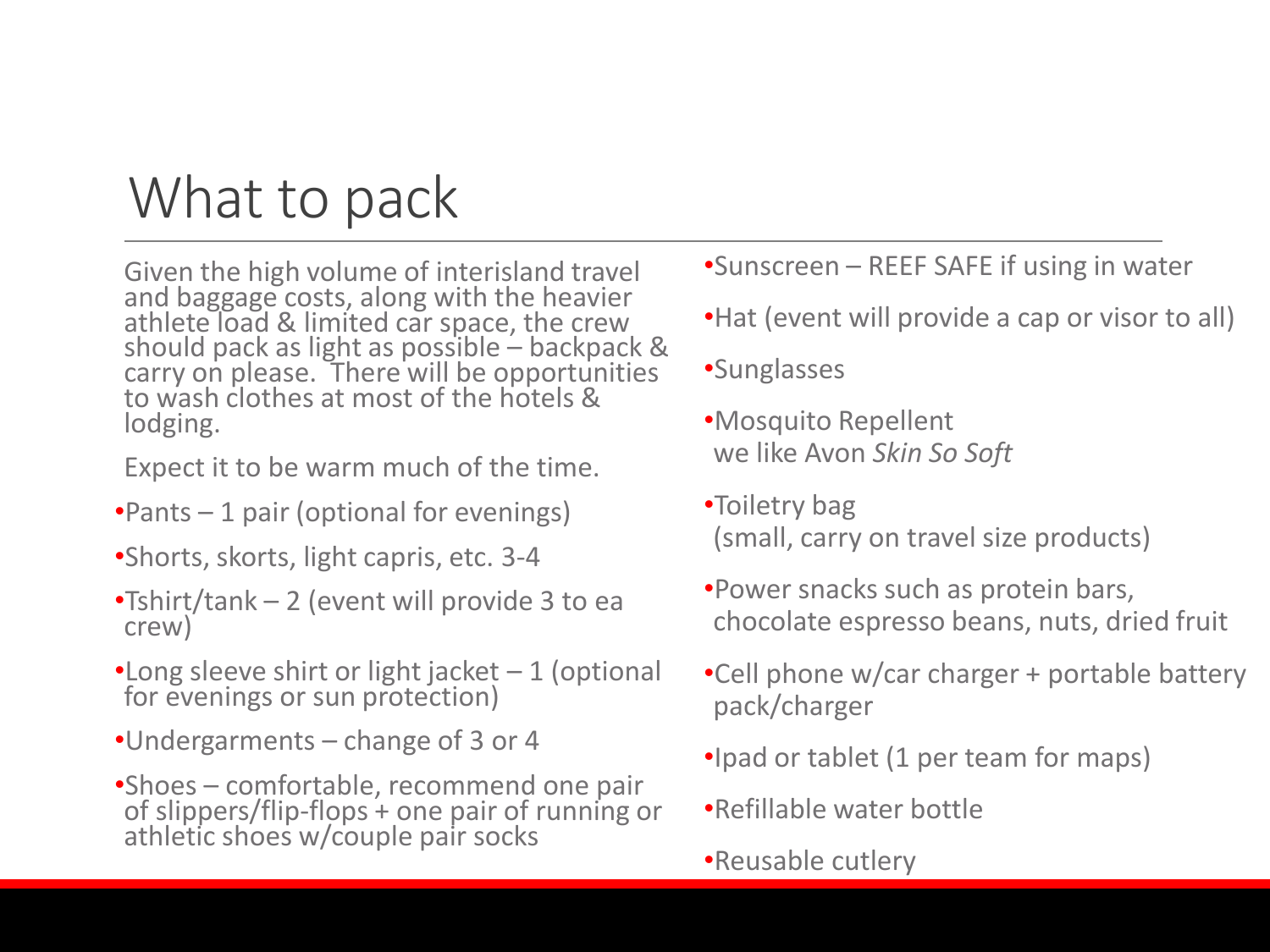#### Panel Discussion with Q&A



EPIC5 Finisher (2017), Crew (2018) , Crew Chief (2019)

Chief (2018), Crew (2017)

Crew Chief (2019)

Scott & Jennifer Schmoldt – Crew (2017)